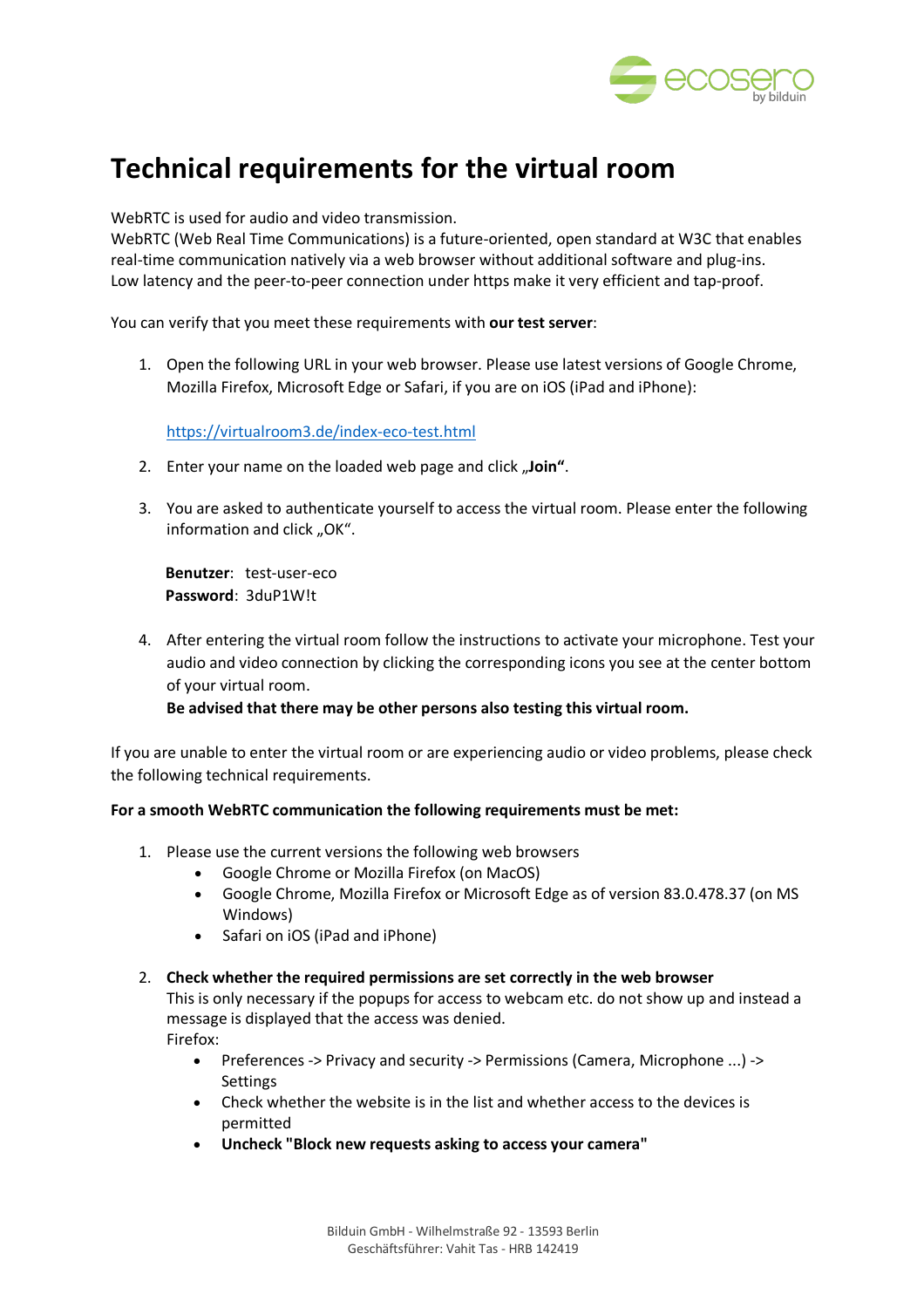

Chrome:

- Preferences -> Privacy and security -> Site-Settings -> Permissions
- **"Ask before accessing" must be enabled for each device**

Safari:

- Preferences -> Websites
- Check for each device

MacOS in general:

- Here access to the devices is also strictly controlled by the operating system.
- If a device doesn't work:
	- System preferences -> Security -> Privacy
	- Check whether the browser is basically allowed to use the necessary devices

iOS

- Preferences -> Safari -> Website settings -> Camera / Microphone -> set to "Ask" at least
- 3. **Ensure that WebRTC is not blocked in the web browser (WebRTC is not blocked by default)** You can check the setting and change it if necessary:

## **Firefox**:

- 1. Enter **about:config** in the address bar
- 2. Click the "I Take the Risk" button that appears
- 3. Enter media.peerconnection.enabled in the search bar
- 4. If the value is on "**false**" please double-click to set the value to "**true**"

## **Chrome**:

Several Chrome extensions are known that could block WebRTC, such as uBlock Origin and WebRTC Network Limiter:

1. uBlock Origin:

**chrome-extension://cjpalhdlnbpafiamejdnhcphjbkeiagm/dashboard.html#settings.html**

Please enable the WebRTC here if necessary - this is the case by default.

2. WebRTC Network Limiter

If the WebRTC Network Limiter is in use, please select the following option from the "Options" menu: "**Give me the best media experience**"

| <b>Ports</b>      | <b>Protocol</b> | <b>Description</b>                             |
|-------------------|-----------------|------------------------------------------------|
| 80                | <b>TCP</b>      | <b>HTTP</b>                                    |
| 7443              | <b>TCP</b>      | <b>HTTPS</b>                                   |
| 443               |                 | TCP/UDPTLS listening port (TURN over TLS)      |
| 3478              |                 | TCP/UDPCoturn listening port (STUN)            |
| 16384 - 32768 UDP |                 | WebRTC, FreeSWITCH, Kurento, HTML5 RTP streams |

## 4. **The following ports must be opened**